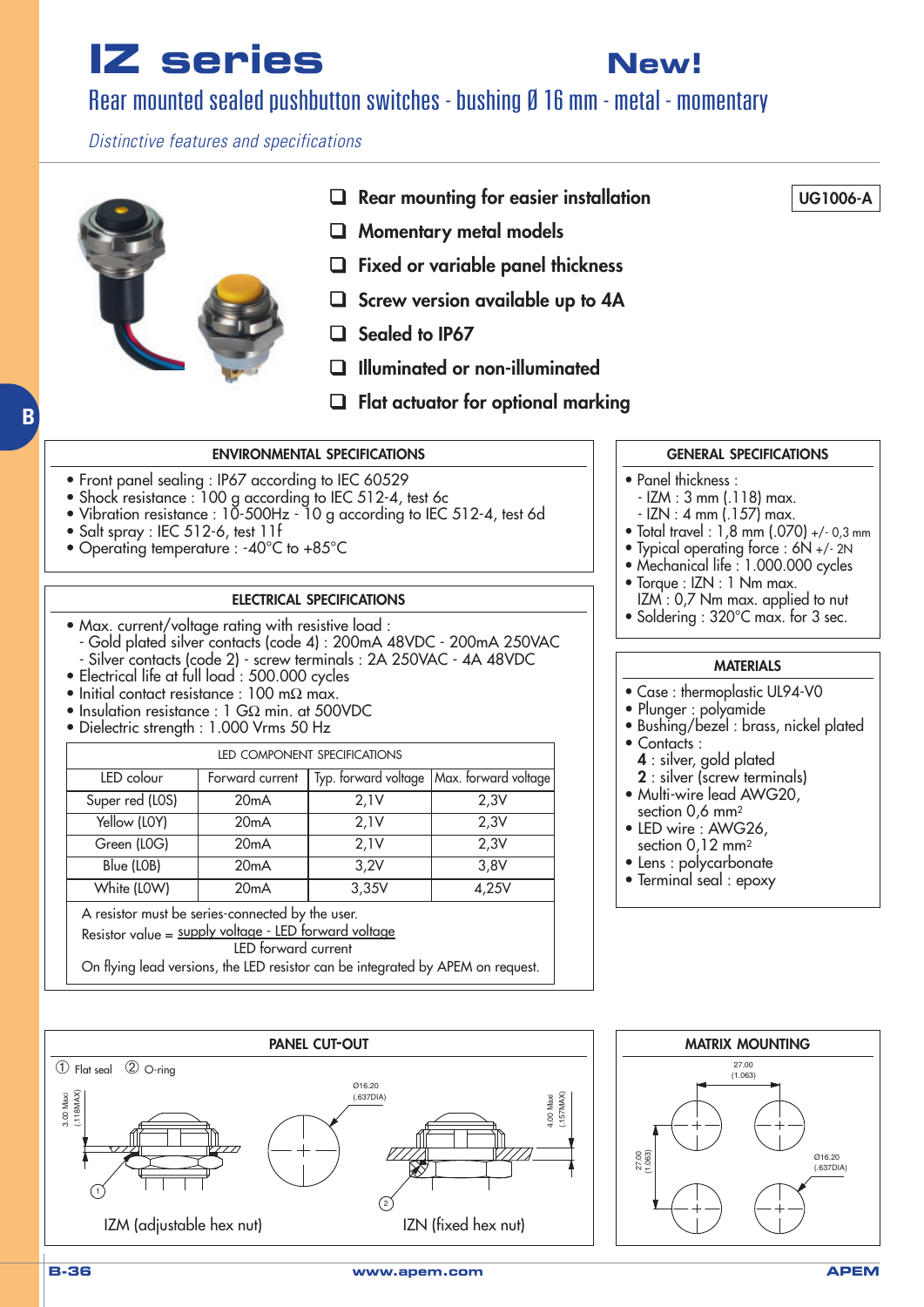# **IZ series**

## Rear mounted sealed pushbutton switches - bushing Ø 16 mm - metal - momentary

**Overview** 



#### **ABOUT THIS SERIES**

On the following pages, you will find successively : model structure of switches and options in the same order as in above chart

**Dimensions :** first dimensions are in mm while inches are shown as bracketted numbers.



**NOTICE** : please note that not all combinations of above numbers are available. Refer to the following pages for further information.



输

**Mounting accessories** : Standard hardware supplied : - IZM : 1 castellated nickel plated brass nut U6915 + 1 silicone flat seal + 1 hex nut 19 mm (.748) across flats U4116. - IZN : 1 castellated nickel plated brass nut U6915 + 1 O-ring

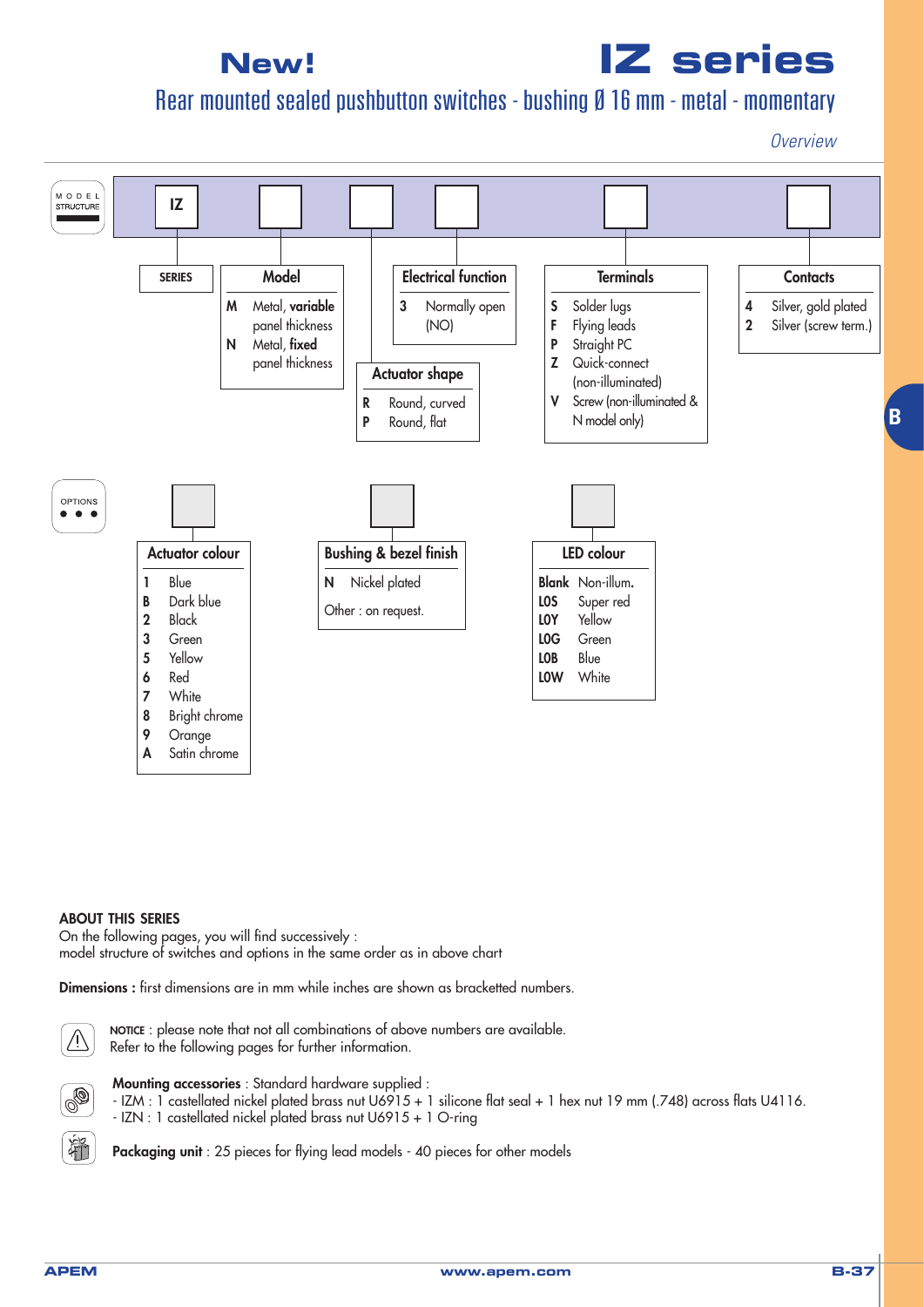**New!**

## Rear mounted sealed pushbutton switches - bushing Ø 16 mm - metal - momentary

For variable panel thickness : IZM



For non-illuminated FLYING LEAD versions, refer to illuminated models above. Non-illuminated have 2 wires only.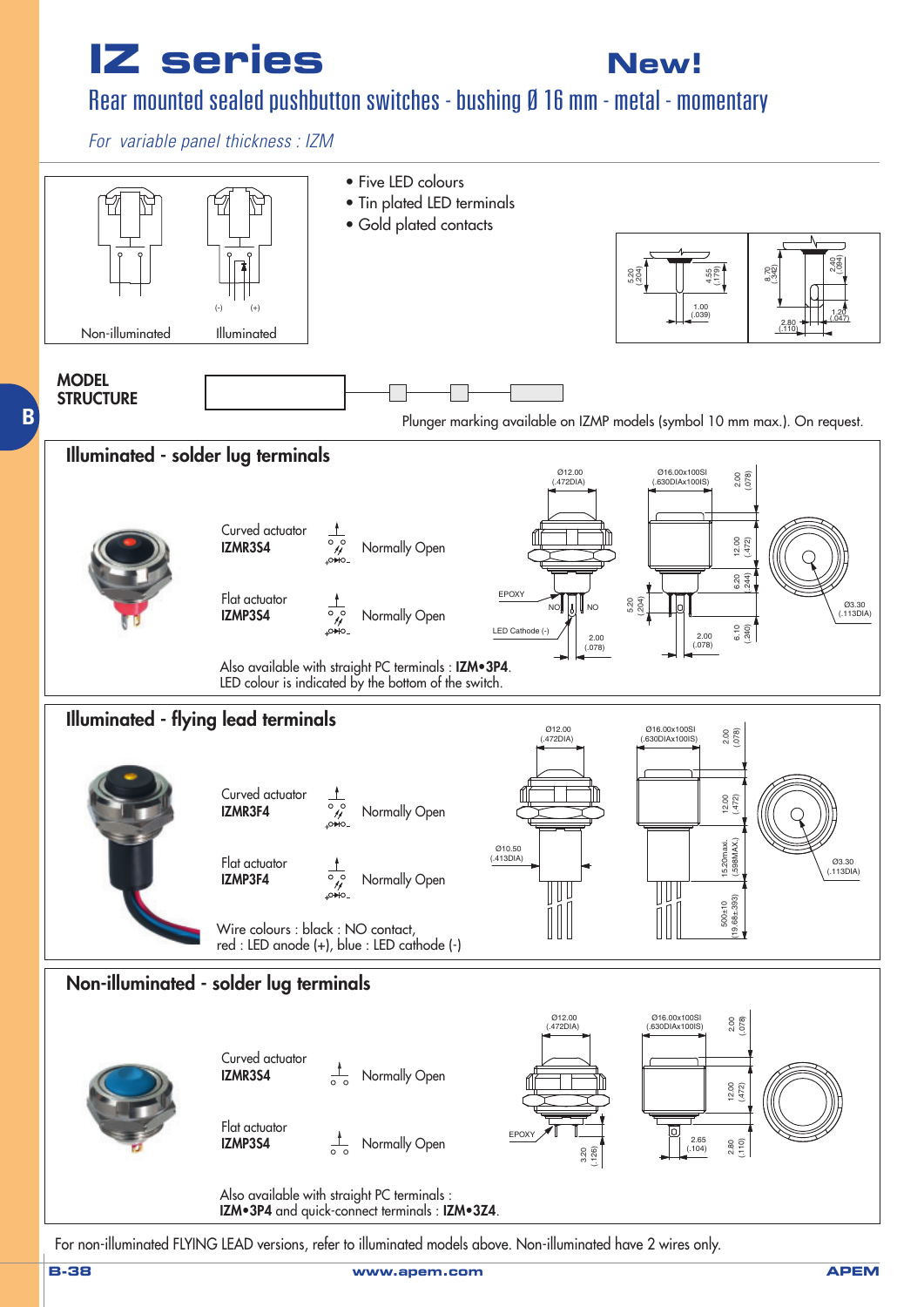**IZ series**

## Rear mounted sealed pushbutton switches - bushing Ø 16 mm - metal - momentary

For fixed panel thickness : IZN



For non-illuminated FLYING LEAD versions, refer to illuminated models above. Non-illuminated have 2 wires only.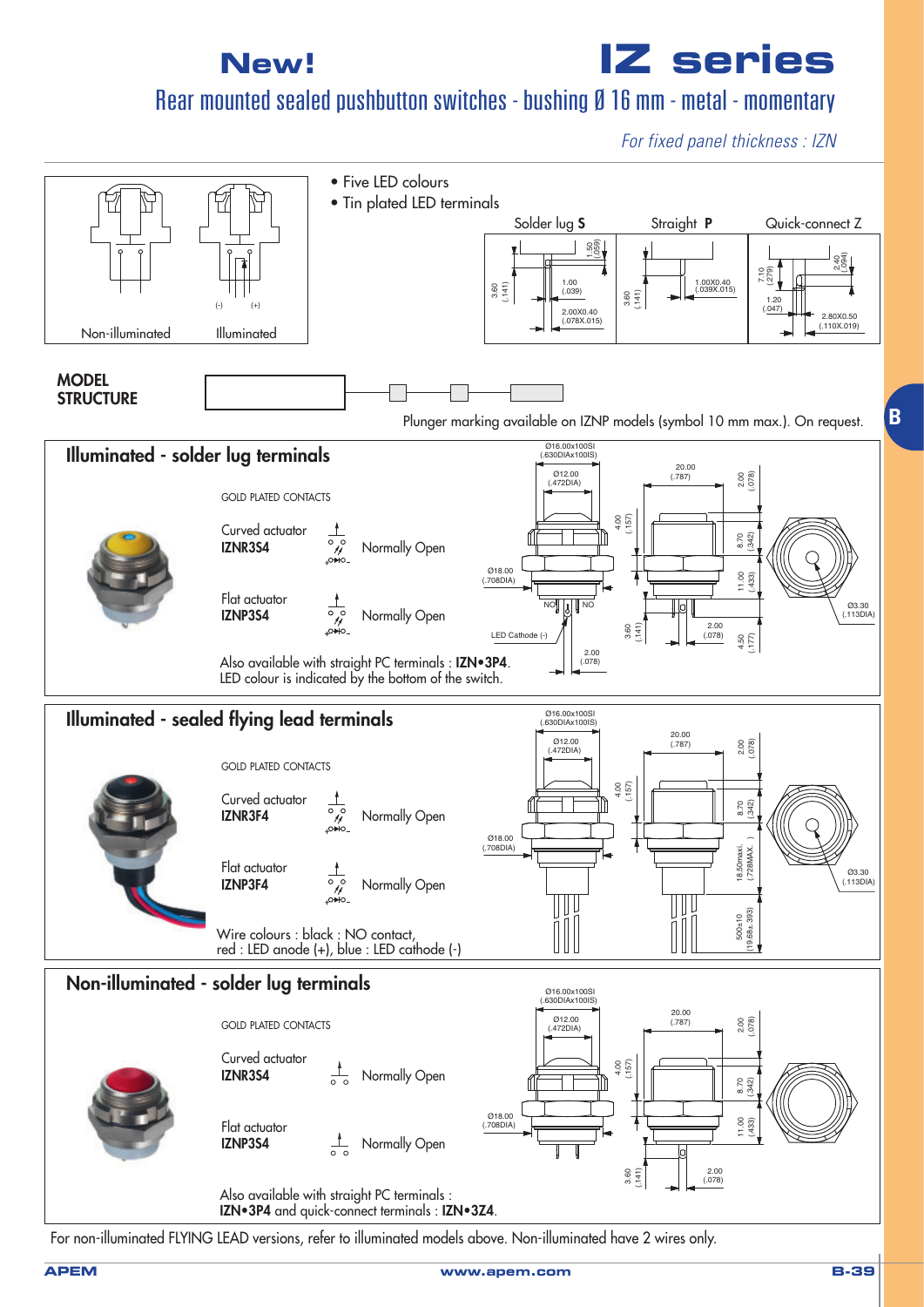

### Rear mounted sealed pushbutton switches - bushing Ø 16 mm - metal - momentary

For fixed panel thickness : IZN - options



#### **ACTUATOR COLOUR**

**B**



**1** : blue - **B** : dark blue - **2** : black - **3** : green - **5** : yellow - **6** : red - **7** : white - **8** : bright chrome - **9** : orange **A** : satin chrome

#### **BUSHING AND BEZEL COLOUR**



**N** : nickel plated (standard) Other : on request.

#### **LED COLOUR**



**Blank** : non-illuminated **L0S** : super red - **L0Y** : yellow - **L0G** : green **L0B** : blue - **L0W** : white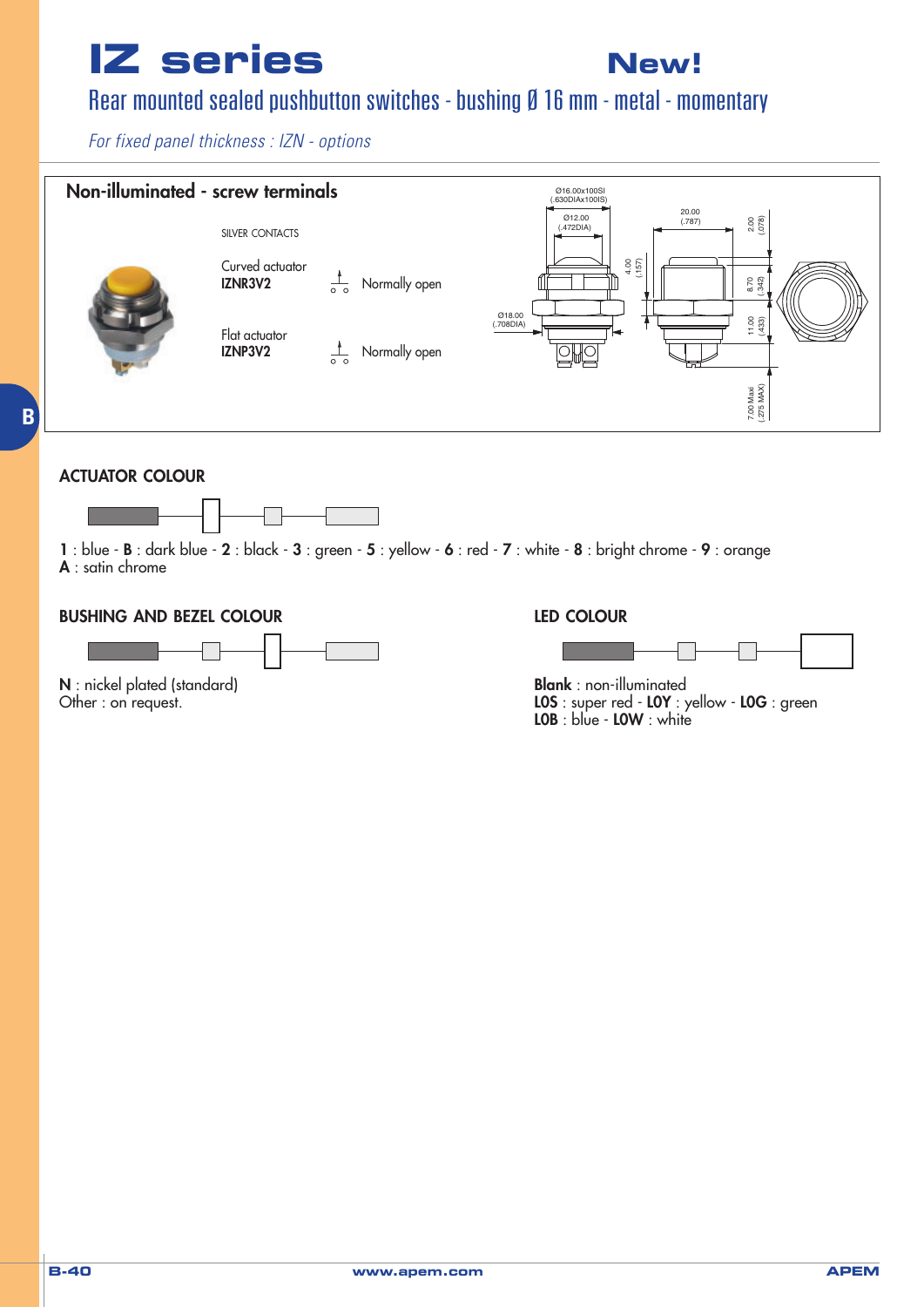**IZ series**

### Rear mounted sealed pushbutton switches - bushing Ø 16 mm - metal - latching

Distinctive features and specifications

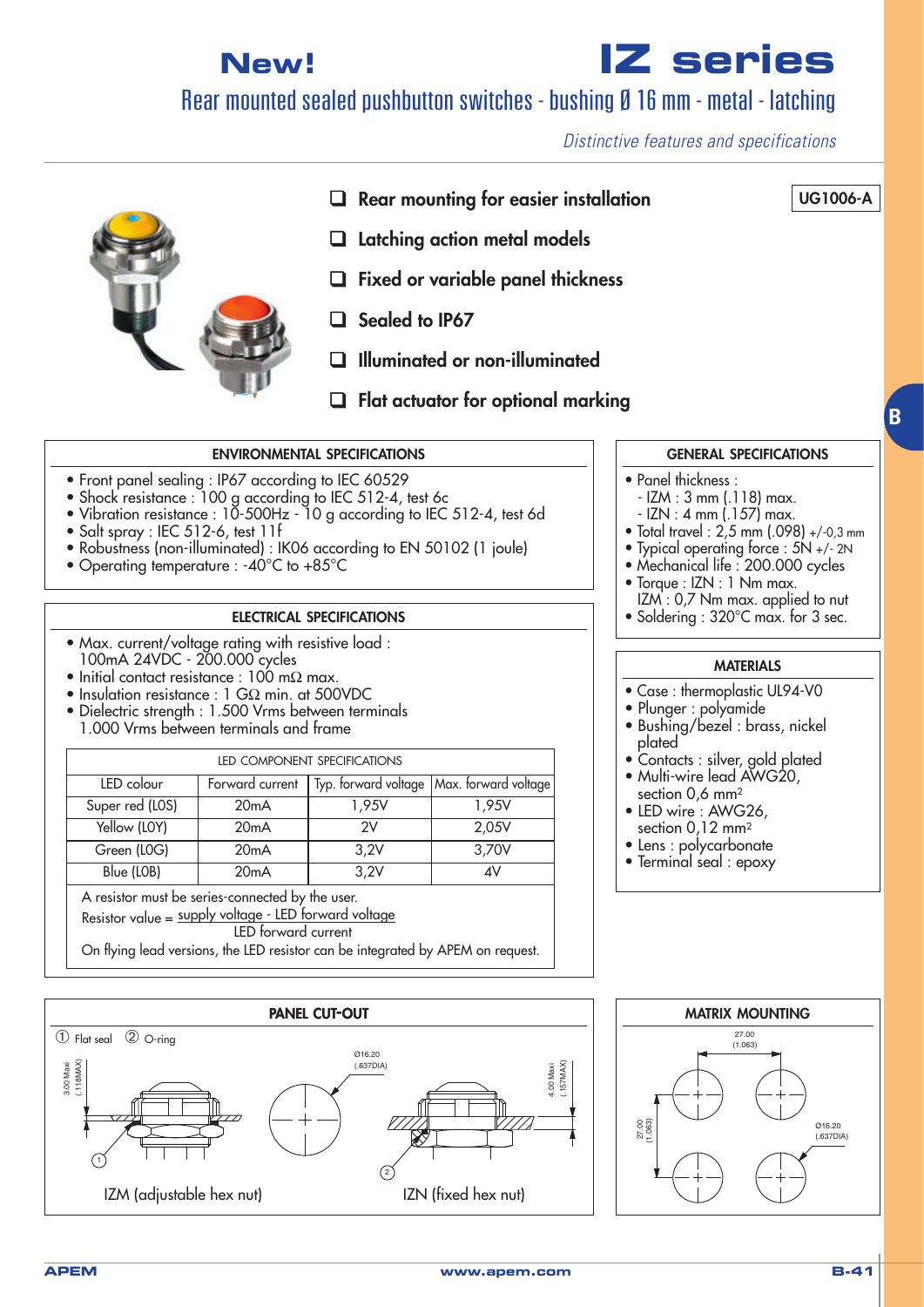# **New!**

## Rear mounted sealed pushbutton switches - bushing Ø 16 mm - metal - latching

#### **Overview**



#### **ABOUT THIS SERIES**

On the following pages, you will find successively : model structure of switches and options in the same order as in above chart

**Dimensions :** first dimensions are in mm while inches are shown as bracketted numbers.



**NOTICE** : please note that not all combinations of above numbers are available. Refer to the following pages for further information.



疝

**Mounting accessories** : Standard hardware supplied :



- IZN : 1 castellated nickel plated brass nut U6915 + 1 O-ring



**Packaging unit** : 25 pieces for flying lead models - 40 pieces for other models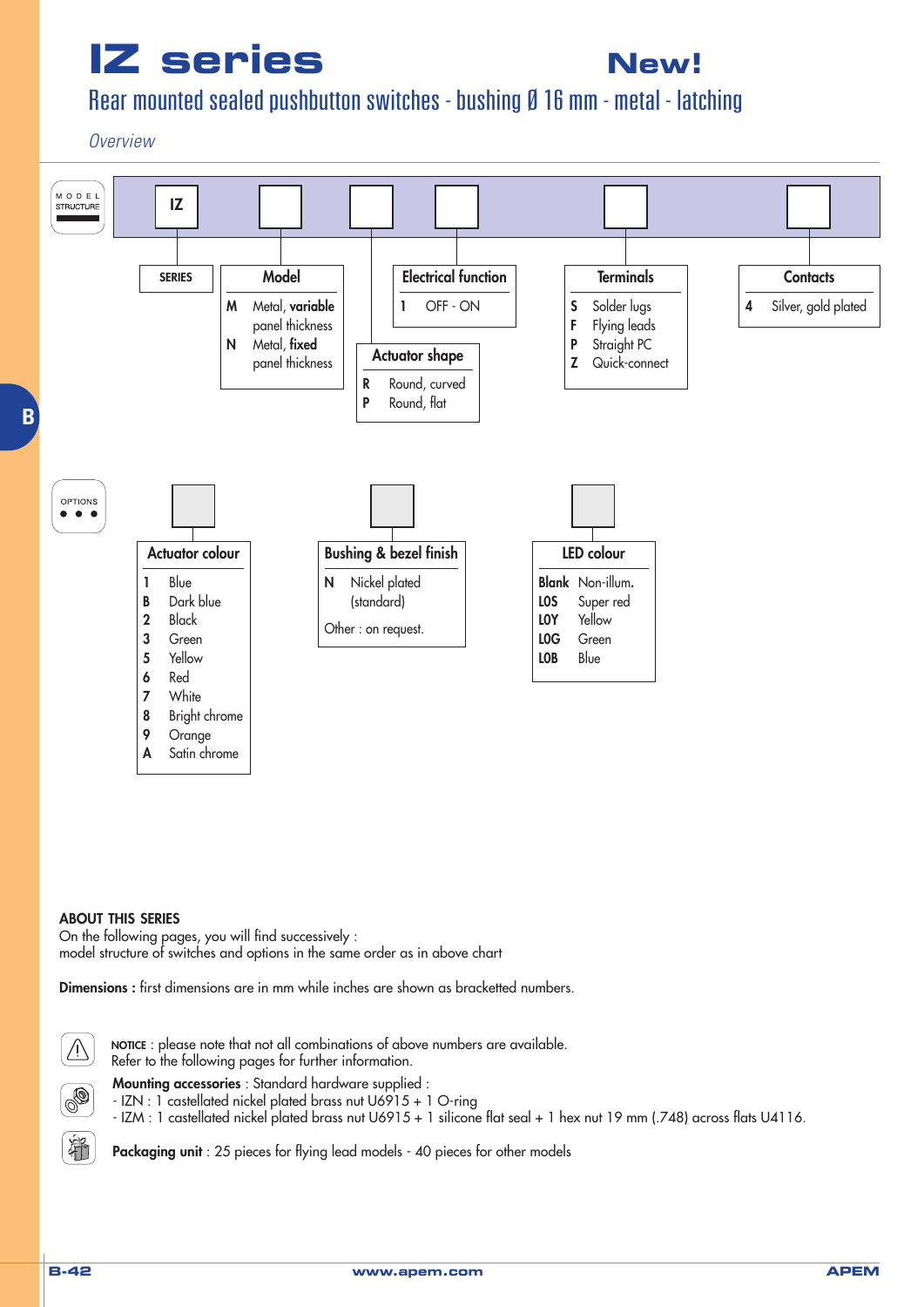**IZ series**

Rear mounted sealed pushbutton switches - bushing Ø 16 mm - metal - latching

For variable panel thickness : IZM



For FLYING LEAD versions, refer to illuminated models above. Non-illuminated have 2 wires only.

**B**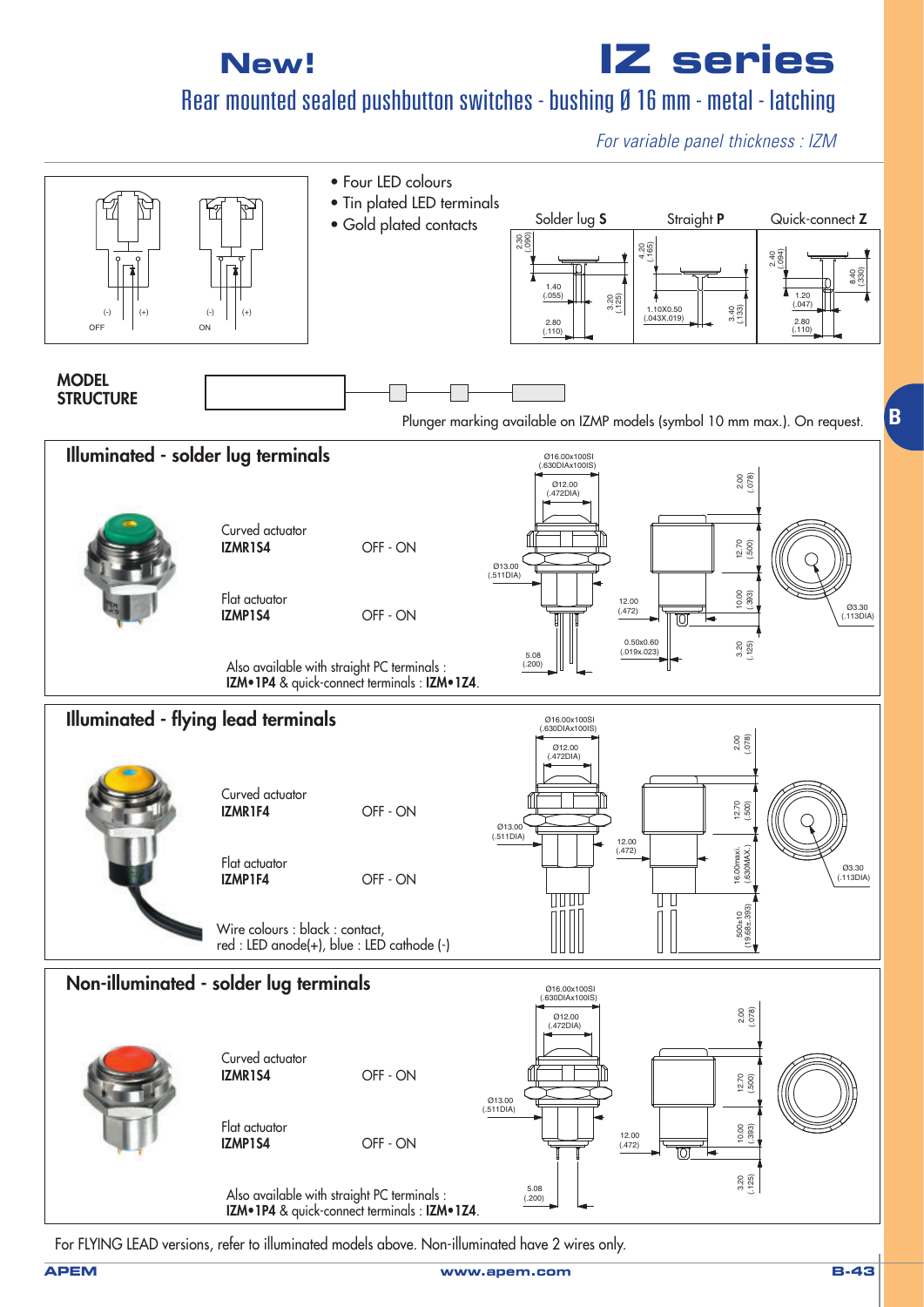**New!**

### Rear mounted sealed pushbutton switches - bushing Ø 16 mm - metal - latching

For fixed panel thickness : IZN



For FLYING LEAD versions, refer to illuminated models above. Non-illuminated have 2 wires only.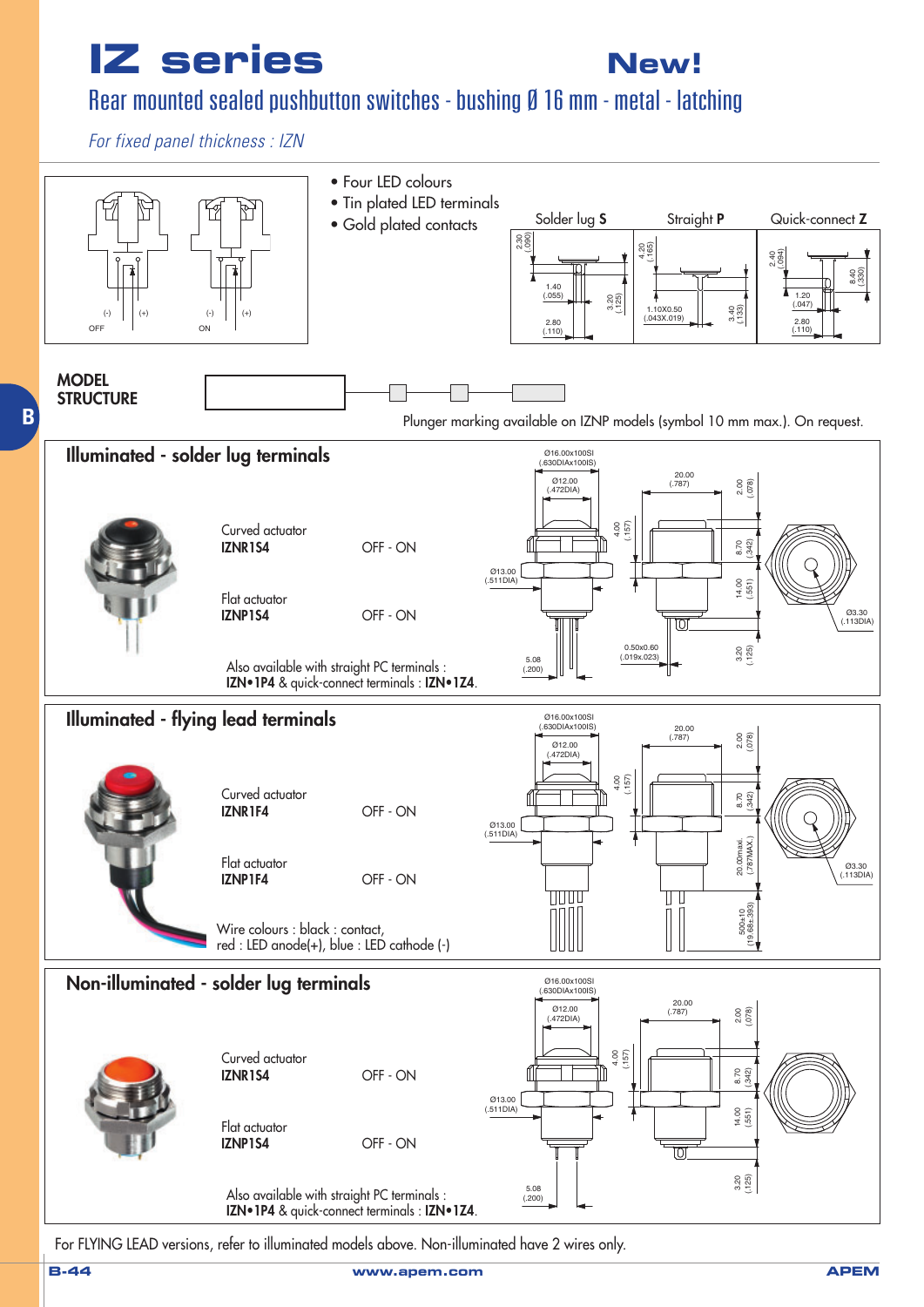**IZ series**

## Rear mounted sealed pushbutton switches - bushing Ø 16 mm - metal - latching

**Options** 

**B**

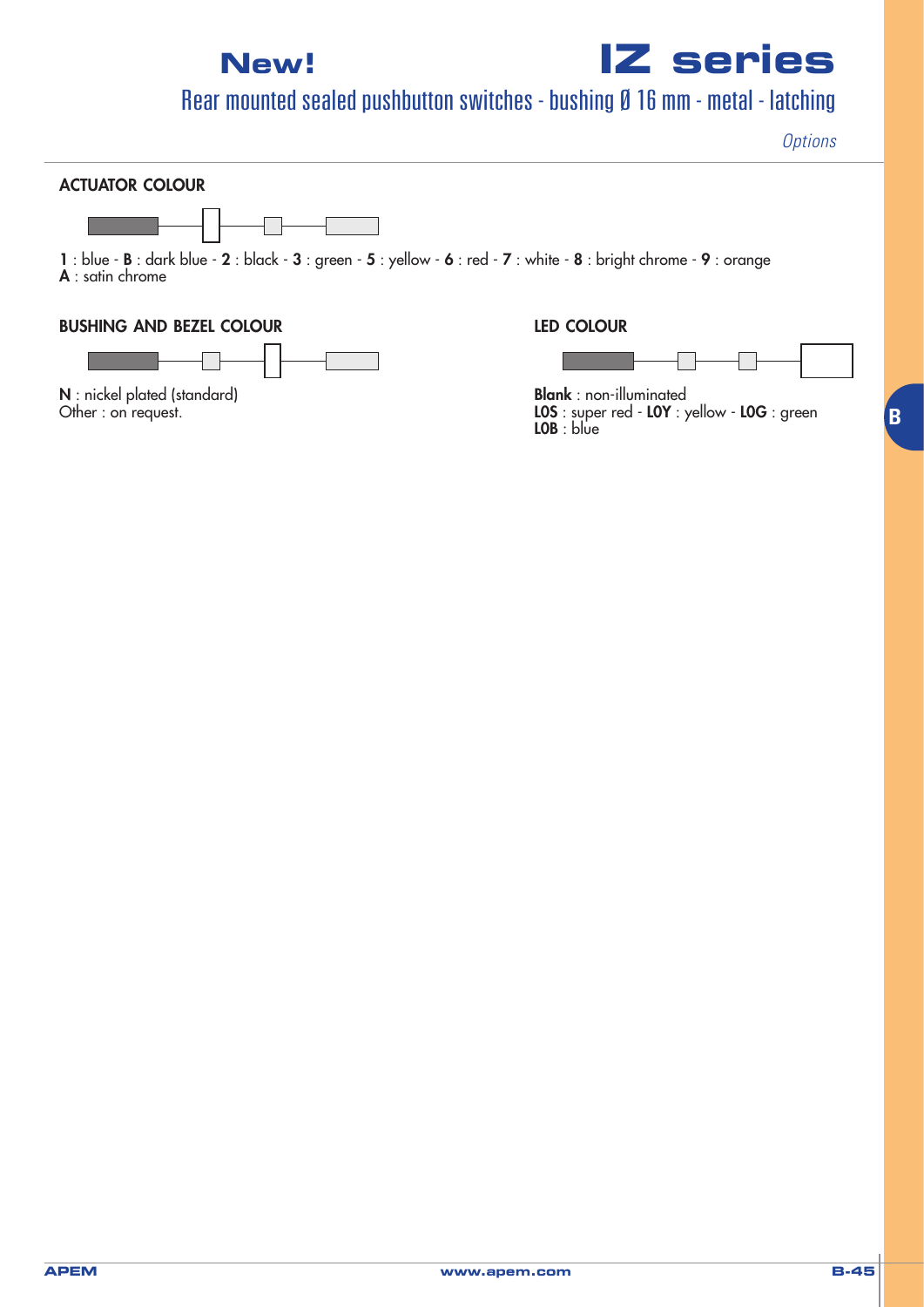**New!**

## Rear mounted sealed pushbutton switches - bushing Ø 16 mm - momentary

Distinctive features and specifications

# ❑ **Rear mounting for easier installation** ❑ **Momentary models** ❑ **Screw version available up to 4A** ❑ **Sealed to IP67** ❑ **Illuminated or non-illuminated** ❑ **Flat actuator for optional marking UG1006-A**

#### **ENVIRONMENTAL SPECIFICATIONS**

- Front panel sealing : IP67 according to IEC 60529
- Shock resistance : 100 g according to IEC 512-4, test 6c
- Vibration resistance : 10-500Hz 10 g according to IEC 512-4, test 6d
- Salt spray : IEC 512-6, test 11f
- Operating temperature : -40°C to +85°C

#### **ELECTRICAL SPECIFICATIONS**

- Max. current/voltage rating with resistive load : - Gold plated silver contacts (code 4) : 200mA 48VDC - 200mA 250VAC
- Silver contacts (code 2) screw terminals : 2A 250VAC 4A 48VDC • Electrical life at full load : 500.000 cycles
- Initial contact resistance : 100 mΩ max.
- Insulation resistance : 1 GΩ min. at 500VDC
- Dielectric strength : 1.000 Vrms 50 Hz
- 

| LED COMPONENT SPECIFICATIONS                          |                   |       |                                             |  |  |
|-------------------------------------------------------|-------------------|-------|---------------------------------------------|--|--|
| LED colour                                            | Forward current   |       | Typ. forward voltage   Max. forward voltage |  |  |
| Super red (LOS)                                       | 20mA              | 2,1V  | 2,3V                                        |  |  |
| Yellow (LOY)                                          | 20 <sub>m</sub> A | 2,1V  | 2,3V                                        |  |  |
| Green (LOG)                                           | 20 <sub>m</sub> A | 2,1V  | 2,3V                                        |  |  |
| Blue (LOB)                                            | 20 <sub>m</sub> A | 3,2V  | 3,8V                                        |  |  |
| White (LOW)                                           | 20mA              | 3,35V | 4,25V                                       |  |  |
| A resistor must be series-connected by the user.      |                   |       |                                             |  |  |
| Resistor value = supply voltage - LED forward voltage |                   |       |                                             |  |  |
| LED forward current                                   |                   |       |                                             |  |  |

On flying lead versions, the LED resistor can be integrated by APEM on request.



# section 0,6 mm2 section 0,12 mm2

- 
- 

### (.866)  $22.00$ 22.00 (.866) Ø16.10 (.633DIA) 15.10 (.594)

**GENERAL SPECIFICATIONS**

- Panel thickness : 3 mm (.118) max.
- Total travel : 1,8 mm (.070) +/- 0,3 mm
- Typical operating force : 6N +/- 2N
- Mechanical life : 1.000.000 cycles
- Torque : 0,7 Nm max. applied to nut
- Soldering : 320°C max. for 3 sec.

#### **MATERIALS**

- Case : thermoplastic UL94-V0
- Plunger : polyamide
- Bushing/bezel : polyamide
- Contacts :
	- **4** : silver, gold plated
- **2** : silver (screw terminals) • Multi-wire lead AWG20,
- LED wire : AWG26,
- Lens : polycarbonate
- Terminal seal : epoxy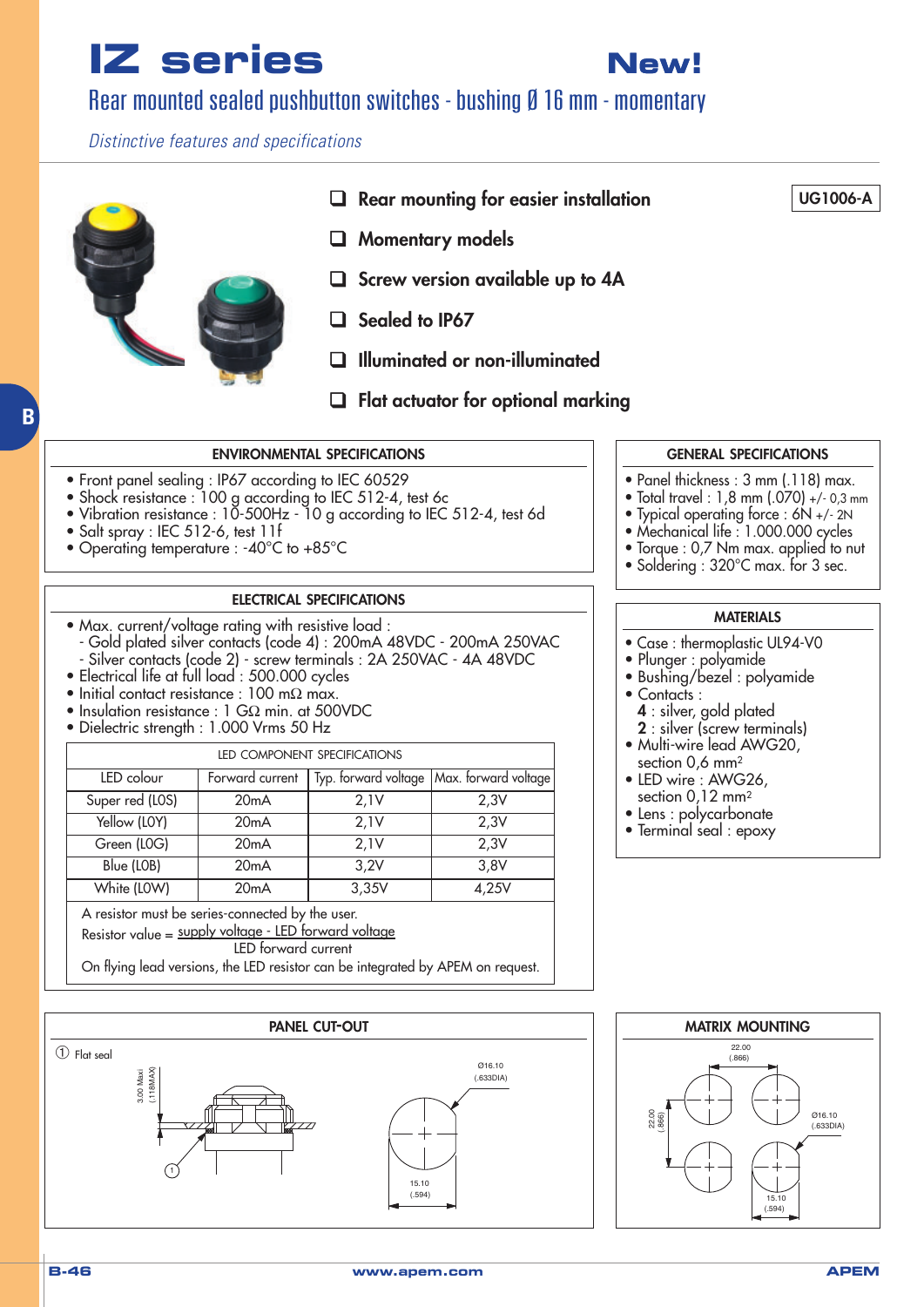# **IZ series**

## Rear mounted sealed pushbutton switches - bushing Ø 16 mm - momentary

**Overview** 



#### **ABOUT THIS SERIES**

On the following pages, you will find successively : model structure of switches and options in the same order as in above chart

**Dimensions :** first dimensions are in mm while inches are shown as bracketted numbers.



**NOTICE** : please note that not all combinations of above numbers are available. Refer to the following pages for further information.



**Mounting accessories** : Standard hardware supplied : 1 castellated black plastic nut U4249 and 1 silicone flat seal.



**Packaging unit** : 25 pieces for flying lead models - 40 pieces for other models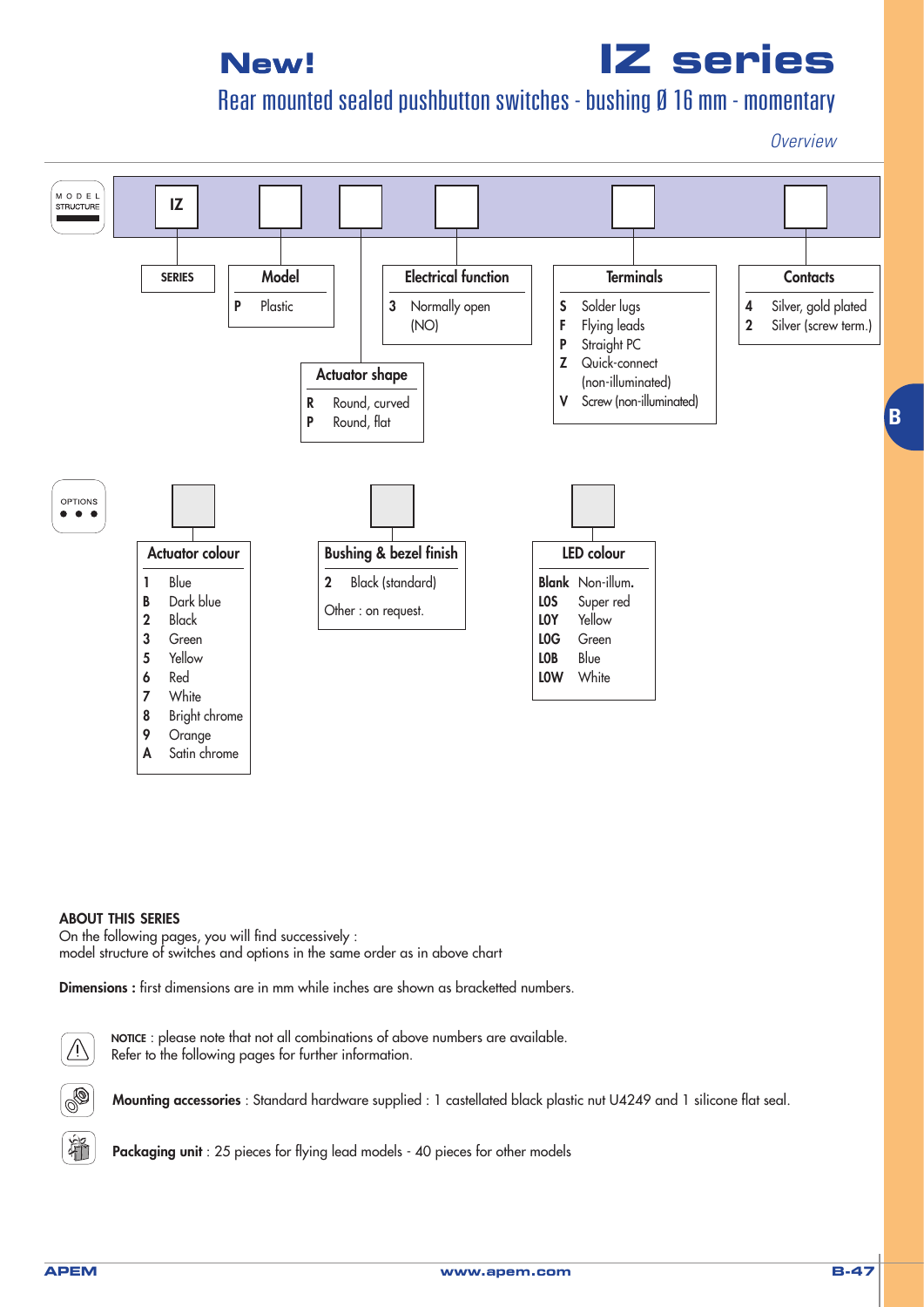**New!**

### Rear mounted sealed pushbutton switches - bushing Ø 16 mm - momentary

#### Illuminated

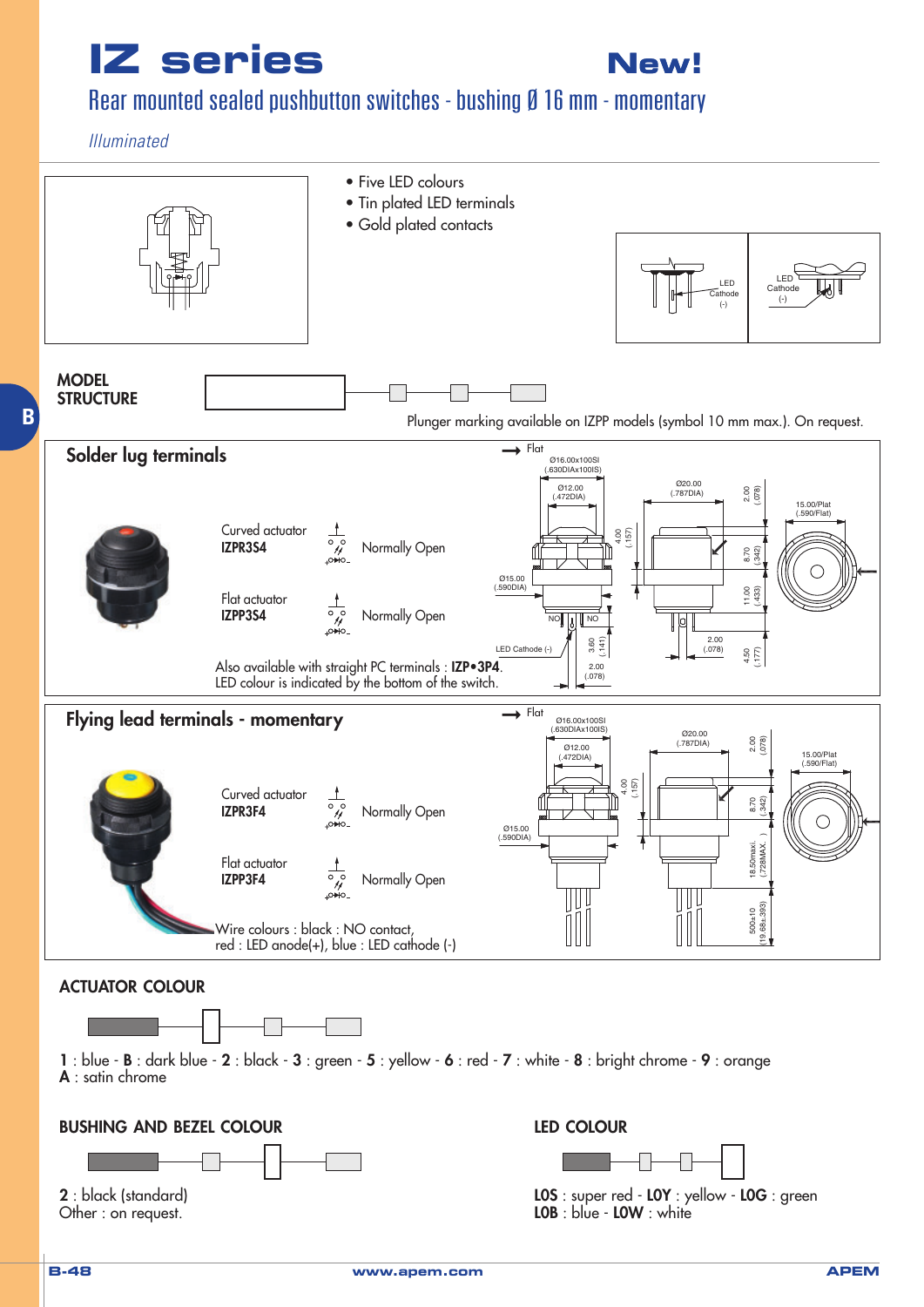**IZ series**

Rear mounted sealed pushbutton switches - bushing Ø 16 mm - momentary

Non-illuminated

**B**



**Actuator colour and bushing/bezel colour** : select the desired codes on previous page.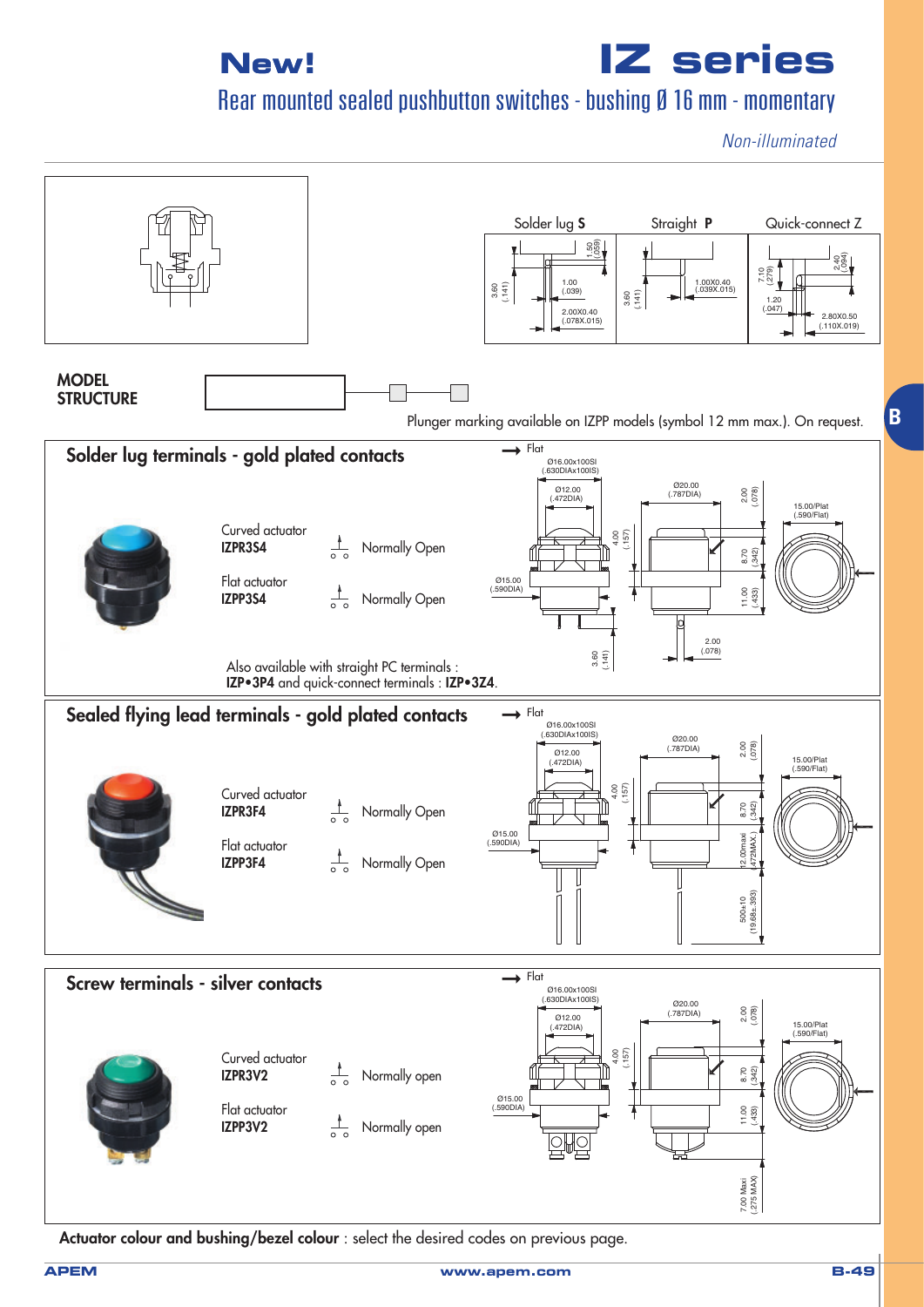**New!**

## Rear mounted sealed pushbutton switches - bushing Ø 16 mm - latching

Distinctive features and specifications

# ❑ **Rear mounting for easier installation** ❑ **Latching action models**  ❑ **Sealed to IP67** ❑ **Illuminated or non-illuminated** ❑ **Flat actuator for optional marking UG1006-A**

#### **ENVIRONMENTAL SPECIFICATIONS**

- Front panel sealing : IP67 according to IEC 60529
- Shock resistance : 100 g according to IEC 512-4, test 6c
- Vibration resistance : 10-500Hz 10 g according to IEC 512-4, test 6d
- Salt spray : IEC 512-6, test 11f
- Operating temperature : -40°C to +85°C

#### **ELECTRICAL SPECIFICATIONS**

- Max. current/voltage rating with resistive load : 100mA 24VDC - 200.000 cycles
- Initial contact resistance :  $100 \text{ mA}$  max.
- Insulation resistance : 1 GΩ min. at 500VDC
- Dielectric strength : 1.500 Vrms between terminals

| LED COMPONENT SPECIFICATIONS |                 |       |                                             |  |  |
|------------------------------|-----------------|-------|---------------------------------------------|--|--|
| LED colour                   | Forward current |       | Typ. forward voltage   Max. forward voltage |  |  |
| Super red (LOS)              | 20mA            | 1,95V | 1,95V                                       |  |  |
| Yellow (LOY)                 | 20mA            | 2V    | 2,05V                                       |  |  |
| Green (LOG)                  | 20mA            | 3.2V  | 3,70V                                       |  |  |
| Blue (LOB)                   | 20mA            | 3,2V  | 4V                                          |  |  |

A resistor must be series-connected by the user.

Resistor value = supply voltage - LED forward voltage LED forward current

On flying lead versions, the LED resistor can be integrated by APEM on request.



# (.866) 22.00 22.00 (.866) Ø16.10 (.633DIA) 15.10 (.594)

#### **GENERAL SPECIFICATIONS**

- Panel thickness : 3 mm (.118) max.
- Total travel : 2,5 mm (.098) +/- 0,3 mm
- Typical operating force : 5N +/- 2N
- Mechanical life : 200.000 cycles
- Torque : 0,7 Nm max. applied to nut
- Soldering : 320°C max. for 3 sec.

#### **MATERIALS**

- Case : thermoplastic UL94-V0
- Plunger : polyamide
- Bushing/bezel : polyamide
- Contacts : silver, gold plated
- Multi-wire lead AWG20, section 0,6 mm2
- LED wire : AWG26, section 0,12 mm2
- Lens : polycarbonate
- Terminal seal : epoxy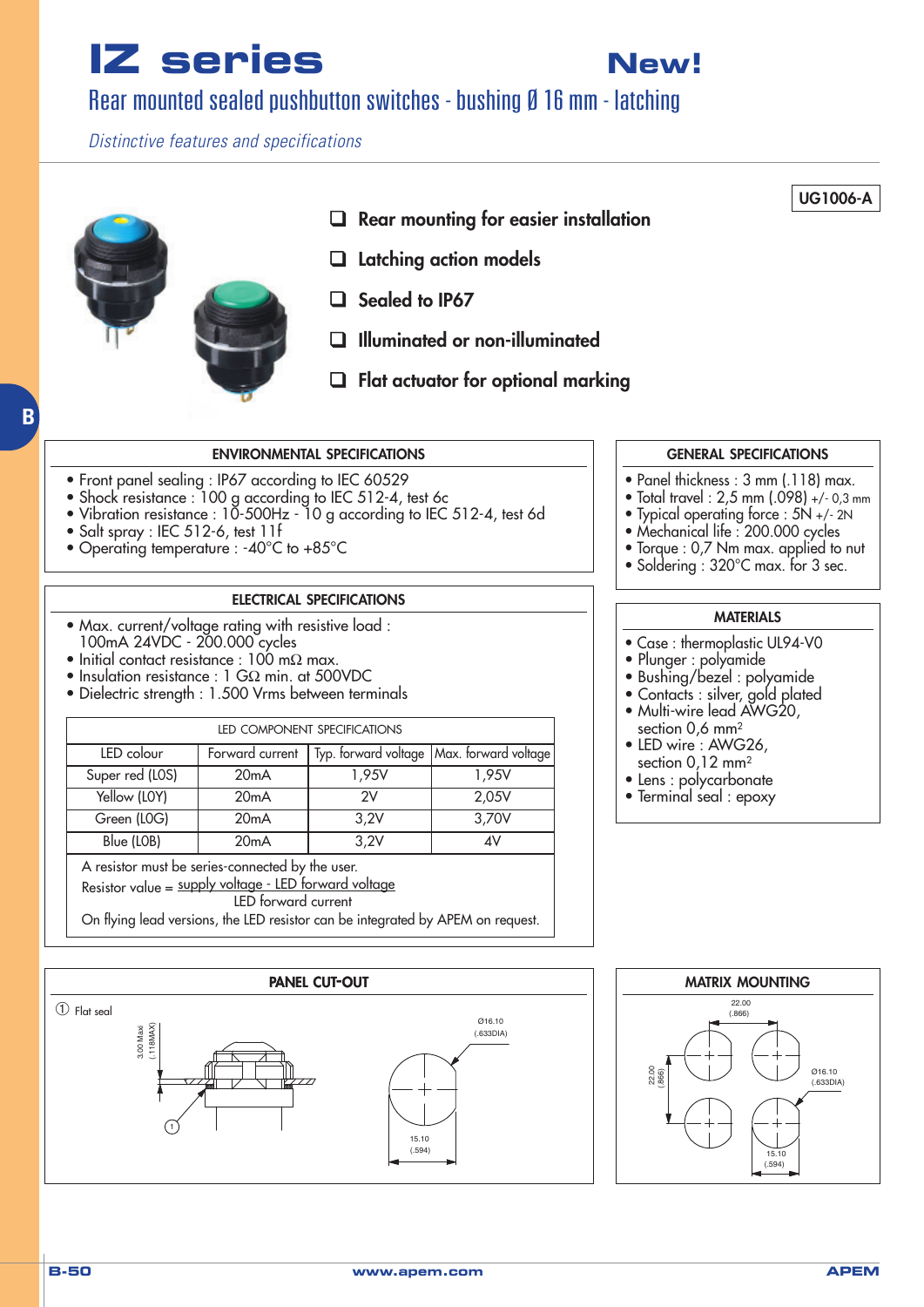# **IZ series**

Rear mounted sealed pushbutton switches - bushing Ø 16 mm - latching

Distinctive features and specifications



#### **ABOUT THIS SERIES**

On the following pages, you will find successively : model structure of switches and options in the same order as in above chart

**Dimensions :** first dimensions are in mm while inches are shown as bracketted numbers.



**NOTICE** : please note that not all combinations of above numbers are available. Refer to the following pages for further information.

**Mounting accessories** : Standard hardware supplied : 1 castellated black plastic nut U4249 and 1 silicone flat seal.



Q

**Packaging unit** : 25 pieces for flying lead models - 40 pieces for other models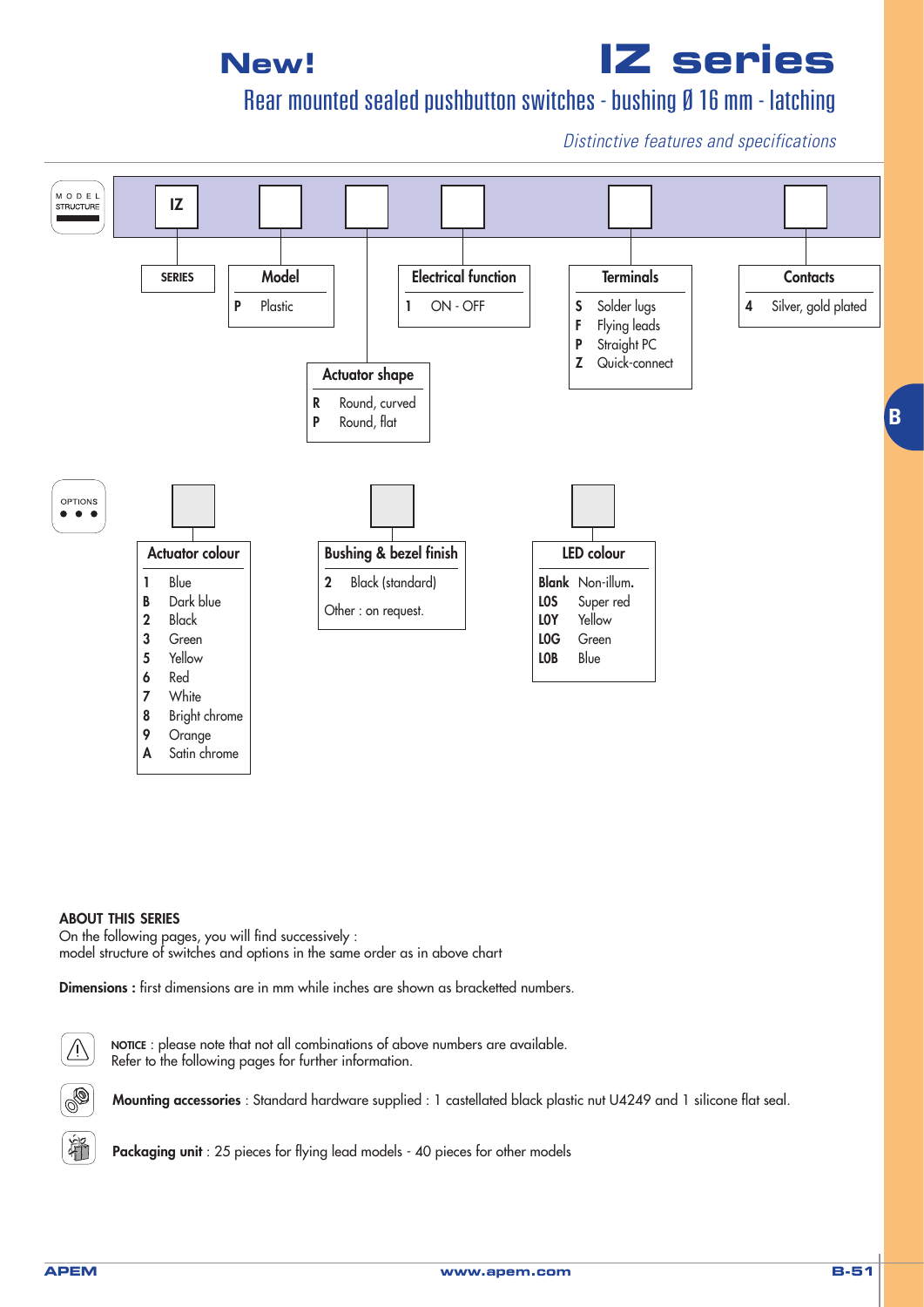

### Rear mounted sealed pushbutton switches - bushing Ø 16 mm - latching

#### Illuminated

**B**

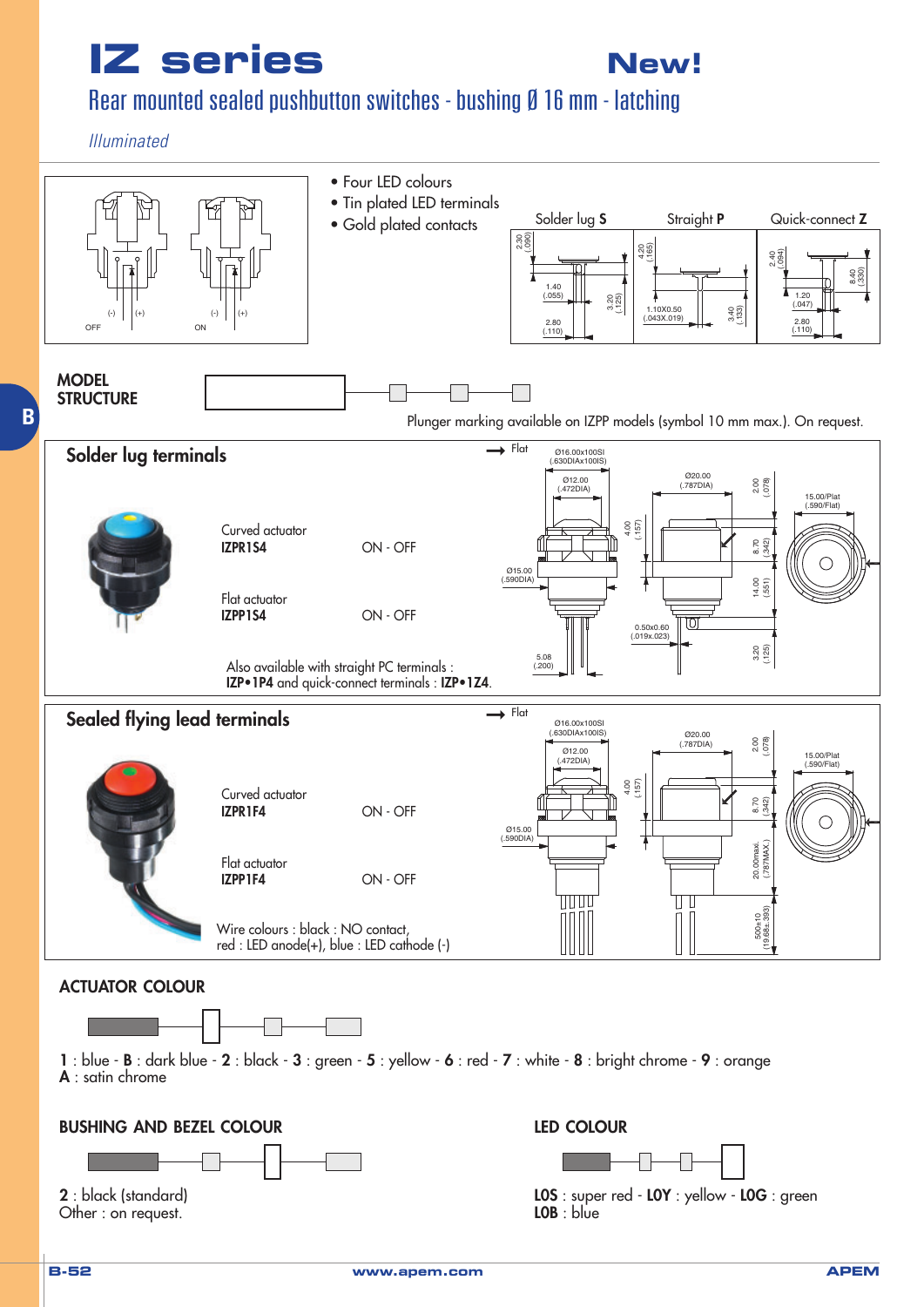

Rear mounted sealed pushbutton switches - bushing Ø 16 mm - latching

Non-illuminated



#### **ACTUATOR COLOUR**



**1** : blue - **B** : dark blue - **2** : black - **3** : green - **5** : yellow - **6** : red - **7** : white - **8** : bright chrome - **9** : orange **A** : satin chrome

#### **BUSHING AND BEZEL COLOUR**